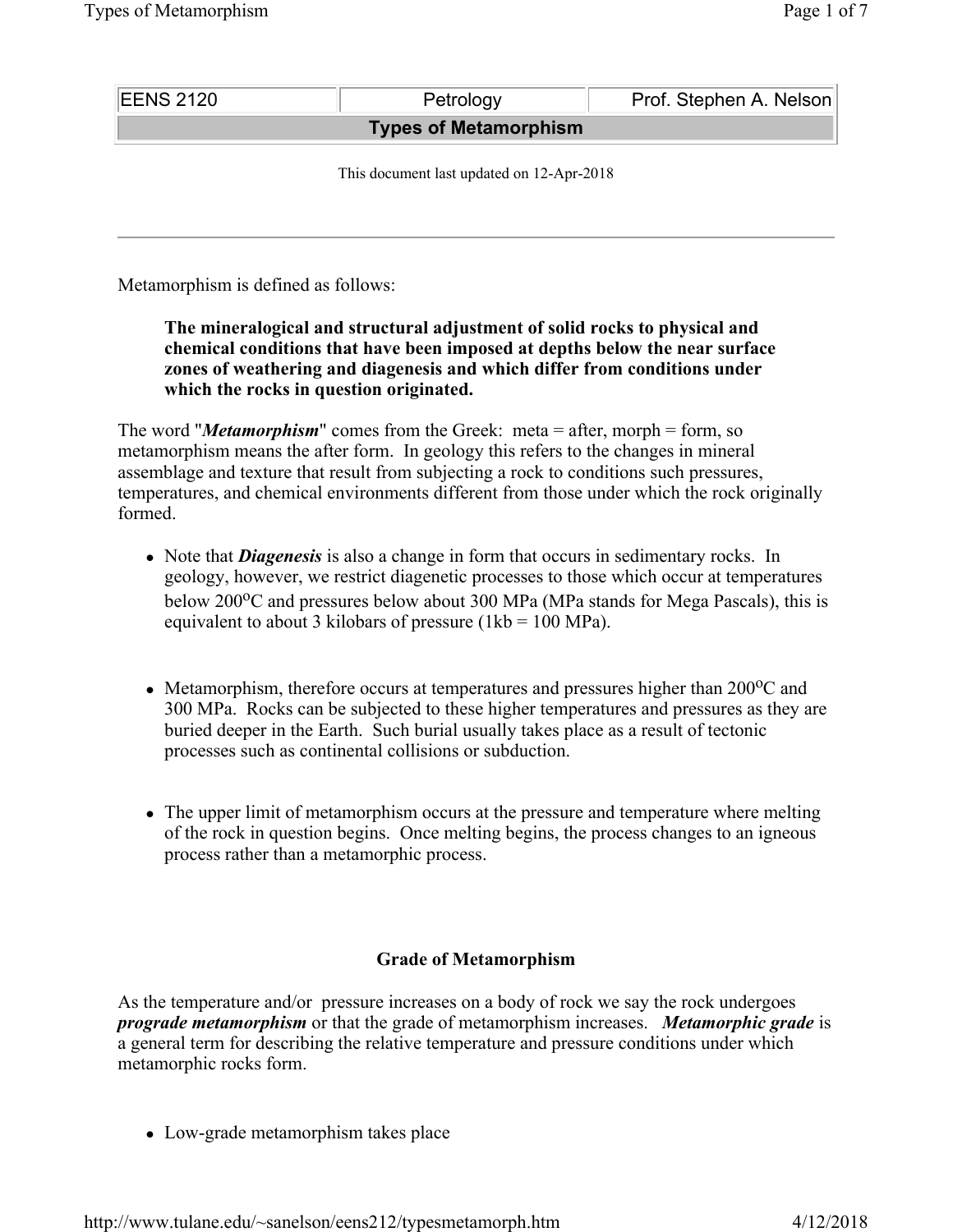

• High-grade metamorphism takes place at temperatures greater than  $320^{\circ}$ C and relatively high pressure. As grade of metamorphism increases, hydrous minerals become less hydrous, by losing H<sub>2</sub>O, and non-hydrous minerals become more common.

# **Types of Metamorphism**

### **Contact Metamorphism**

Contact metamorphism occurs adjacent to igneous intrusions and results from high temperatures associated with the igneous intrusion**.**

Since only a small area surrounding the intrusion is heated by the magma, metamorphism is restricted to the zone surrounding the intrusion, called a *metamorphic* or *contact aureole*.

Outside of the contact aureole, the rocks are not affected by the intrusive event. The grade of metamorphism increases in all directions toward the intrusion. Because the temperature contrast between the surrounding rock and the intruded magma is larger at shallow levels in the crust where pressure is low, contact metamorphism is often referred to as high temperature, low pressure metamorphism. The rock produced is often a fine-grained rock that shows no foliation, called a *hornfels*.



# **Regional Metamorphism**

Regional metamorphism occurs over large areas and generally does not show any relationship to igneous bodies. Most regional metamorphism is accompanied by deformation under nonhydrostatic or differential stress conditions. Thus, regional metamorphism usually results in forming metamorphic rocks that are strongly foliated, such as slates, schists, and gniesses. The differential stress usually results from tectonic forces that produce compressional stresses in the rocks, such as when two continental masses collide. Thus, regionally metamorphosed rocks occur in the cores of fold/thrust mountain belts or in eroded mountain ranges. Compressive stresses result in folding of rock and thickening of the crust, which tends to push rocks to deeper levels where they are subjected to higher temperatures and pressures.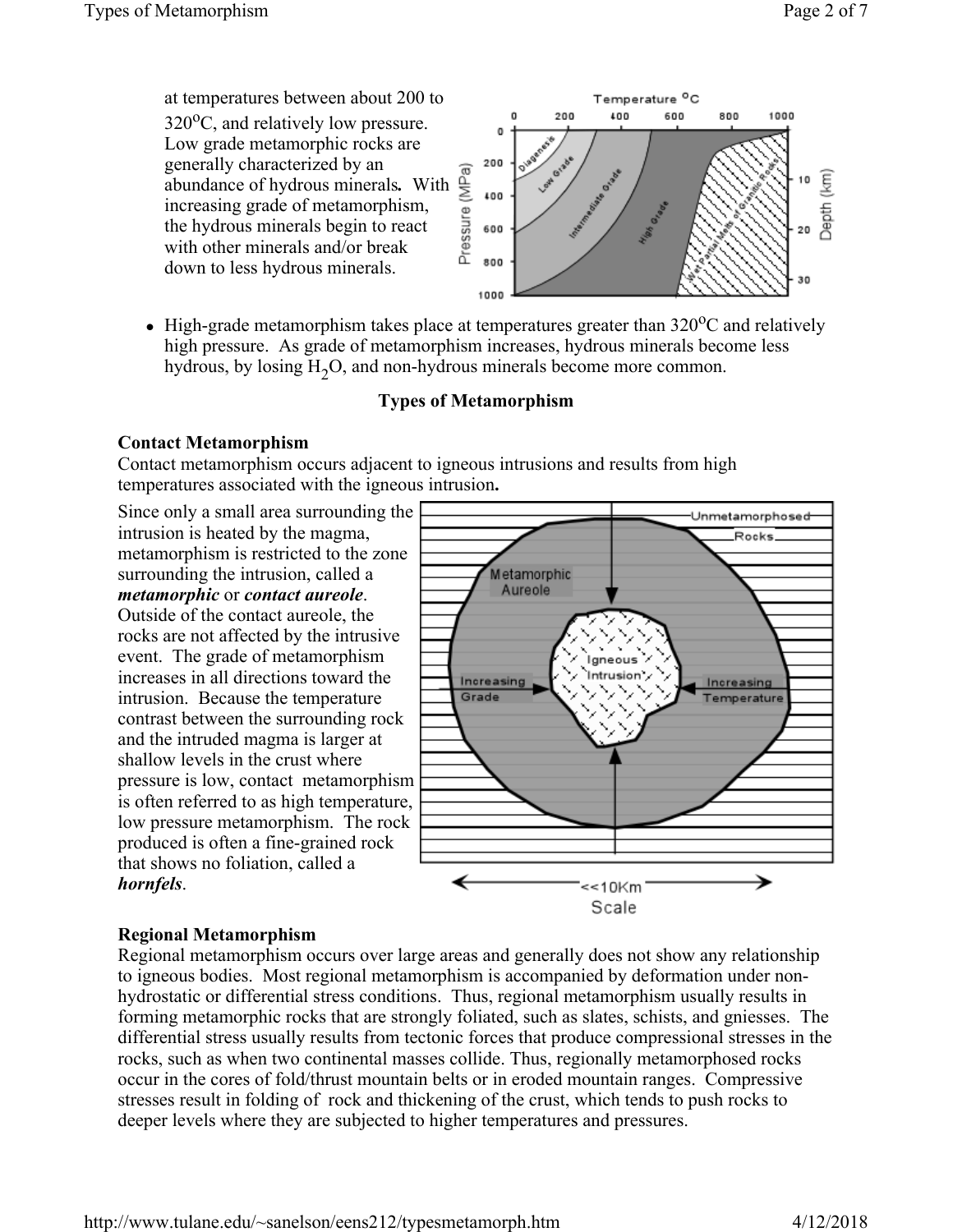### **Cataclastic Metamorphism**

Cataclastic metamorphism occurs as a result of mechanical deformation, like when two bodies of rock slide past one another along a fault zone. Heat is generated by the friction of sliding along such a shear zone, and the rocks tend to be mechanically deformed, being crushed and pulverized, due to the shearing. Cataclastic metamorphism is not very common and is restricted to a narrow zone along which the shearing occurred.

#### **Hydrothermal Metamorphism**

Rocks that are altered at high temperatures and moderate pressures by hydrothermal fluids are hydrothermally metamorphosed. This is common in basaltic rocks that generally lack hydrous minerals. The hydrothermal metamorphism results in alteration to such Mg-Fe rich hydrous minerals as talc, chlorite, serpentine, actinolite, tremolite, zeolites, and clay minerals. Rich ore deposits are often formed as a result of hydrothermal metamorphism.

#### **Burial Metamorphism**

When sedimentary rocks are buried to depths of several kilometers, temperatures greater than  $300^{\circ}$ C may develop in the absence of differential stress. New minerals grow, but the rock does not appear to be metamorphosed. The main minerals produced are often the Zeolites. Burial metamorphism overlaps, to some extent, with diagenesis, and grades into regional metamorphism as temperature and pressure increase.

#### **Shock Metamorphism (Impact Metamorphism)**

When an extraterrestrial body, such as a meteorite or comet impacts with the Earth or if there is a very large volcanic explosion, ultrahigh pressures can be generated in the impacted rock. These ultrahigh pressures can produce minerals that are only stable at very high pressure, such as the  $SiO<sub>2</sub>$  polymorphs coesite and stishovite. In addition they can produce textures known as

shock lamellae in mineral grains, and such textures as shatter cones in the impacted rock.

#### **Classification of Metamorphic Rocks**

Classification of metamorphic rocks is based on mineral assemblage, texture, protolith, and bulk chemical composition of the rock. Each of these will be discussed in turn, then we will summarize how metamorphic rocks are classified.

#### **Texture**

In metamorphic rocks individual minerals may or may not be bounded by crystal faces. Those that are bounded by their own crystal faces are termed *idioblastic*. Those that show none of their own crystal faces are termed *xenoblastic*. From examination of metamorphic rocks, it has been found that metamorphic minerals can be listed in a generalized sequence, known as the *crystalloblastic series*, listing minerals in order of their tendency to be idioblastic. In the series, each mineral tends to develop idioblastic surfaces against any mineral that occurs lower in the series. This series is listed below:

- $\bullet$  rutile, sphene, magnetite
- $\bullet$  tourmaline kyanite, staurolite, garnet, andalusite
- epidote, zoisite, lawsonite, forsterite
- pyroxenes, amphiboles, wollastonite
- micas, chlorites, talc, stilpnomelane, prehnite
- dolomite, calcite
- scapolite, cordierite, feldspars
- quartz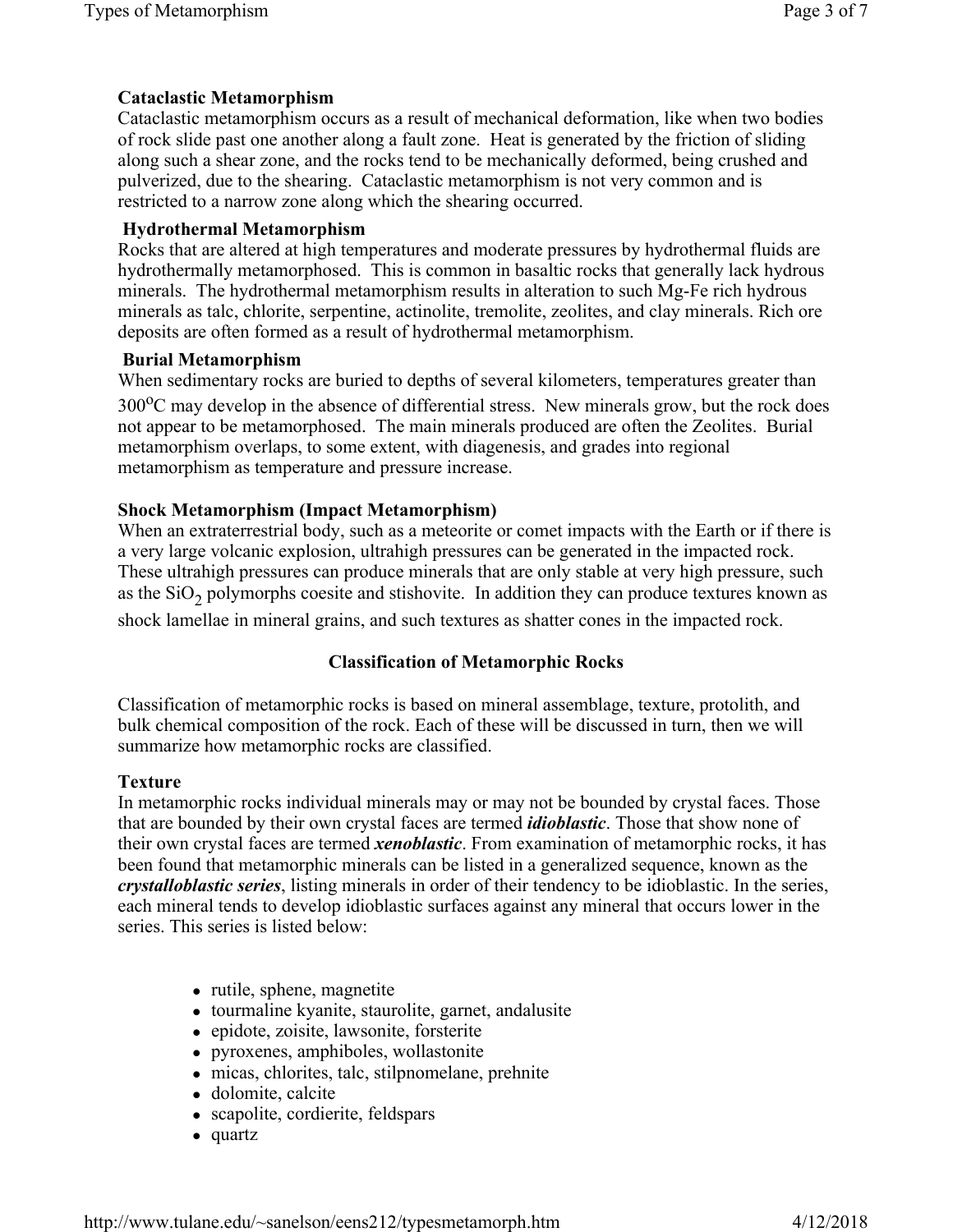This series can, in a rather general way, enable us to determine the origin of a given rock. For example a rock that shows euhedral plagioclase crystals in contact with anhedral amphibole, likely had an igneous protolith, since a metamorphic rock with the same minerals would be expected to show euhedral amphibole in contact with anhedral plagioclase.

Another aspect of the crystalloblastic series is that minerals high on the list tend to form *porphyroblasts* (the metamorphic equivalent of phenocrysts), although K-feldspar (a mineral that occurs lower in the list) may also form porphyroblasts. Porphyroblasts are often riddled with inclusions of other minerals that were enveloped during growth of the porphyroblast. These are said to have a *poikioblastic texture*.

Most metamorphic textures involve foliation. Foliation is generally caused by a preferred orientation of sheet silicates. If a rock has a slatey cleavage as its foliation, it is termed a *slate*, if it has a phyllitic foliation, it is termed a *phyllite*, if it has a shistose foliation, it is termed a *schist*. A rock that shows a banded texture without a distinct foliation is termed a *gneiss*. All of these could be porphyroblastic (i.e. could contain porhyroblasts).

A rock that shows no foliation is called a *hornfels* if the grain size is small, and a *granulite*, if the grain size is large and individual minerals can be easily distinguished with a hand lens.

#### **Protolith**

Protolith refers to the original rock, prior to metamorphism. In low grade metamorphic rocks, original textures are often preserved allowing one to determine the likely protolith. As the grade of metamorphism increases, original textures are replaced with metamorphic textures and other clues, such as bulk chemical composition of the rock, are used to determine the protolith.

#### **Bulk Chemical Composition**

The mineral assemblage that develops in a metamorphic rock is dependent on

- The pressure and temperature reached during metamorphism
- The composition of any fluid phase present during metamorphism, and
- The bulk chemical composition of the rock.

Just like in igneous rocks, minerals can only form if the necessary chemical constituents are present in the rock (i.e. the concept of silica saturation and alumina saturation applies to metamorphic rocks as well). Based on the mineral assemblage present in the rock one can often estimate the approximate bulk chemical composition of the rock. Some terms that describe this general bulk chemical composition are as follows:

- *Pelitic*. These rocks are derivatives of aluminous sedimentary rocks like shales and mudrocks. Because of their high concentrations of alumina they are recognized by an abundance of aluminous minerals, like clay minerals, micas, kyanite, sillimanite, andalusite, and garnet.
- *Quartzo-Feldspathic.* Rocks that originally contained mostly quartz and feldspar like granitic rocks and arkosic sandstones will also contain an abundance of quartz and feldspar as metamorphic rocks, since these minerals are stable over a wide range of temperature and pressure. Those that exhibit mostly quartz and feldspar with only minor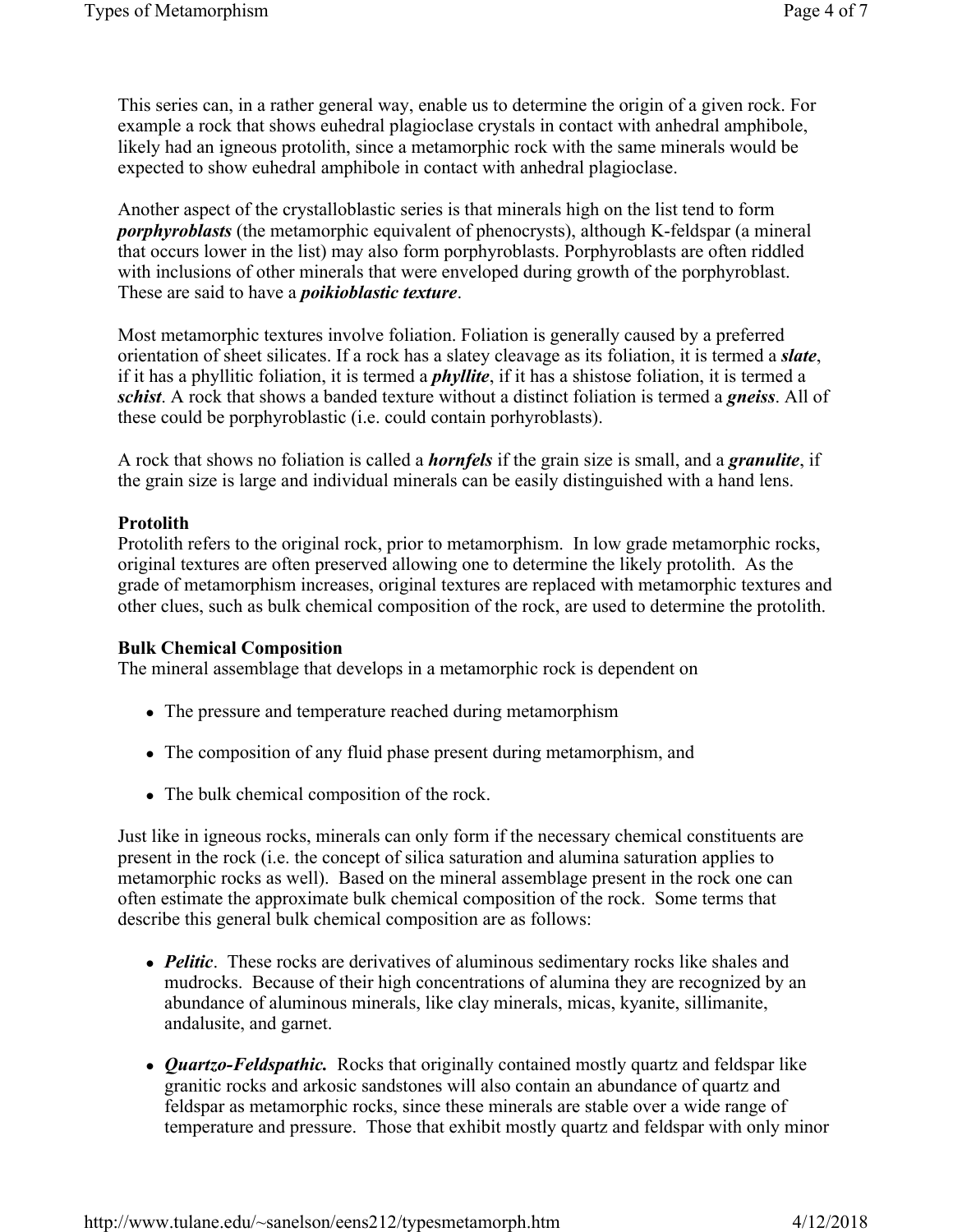amounts of aluminous minerals are termed quartzo-feldspathic.

- *Calcareous.* Calcareous rocks are calcium rich. They are usually derivatives of carbonate rocks, although they contain other minerals that result from reaction of the carbonates with associated siliceous detrital minerals that were present in the rock. At low grades of metamorphism calcareous rocks are recognized by their abundance of carbonate minerals like calcite and dolomite. With increasing grade of metamorphism these are replaced by minerals like brucite, phlogopite (Mg-rich biotite), chlorite, and tremolite. At even higher grades anhydrous minerals like diopside, forsterite, wollastonite, grossularite, and calcic plagioclase.
- *Basic*. Just like in igneous rocks, the general term basic refers to low silica content. Basic metamorphic rocks are generally derivatives of basic igneous rocks like basalts and gabbros. They have an abundance of Fe-Mg minerals like biotite, chlorite, and hornblende, as well as calcic minerals like plagioclase and epidote.
- *Magnesian*. Rocks that are rich in Mg with relatively less Fe, are termed magnesian. Such rocks would contain Mg-rich minerals like serpentine, brucite, talc, dolomite, and tremolite. In general, such rocks usually have an ultrabasic protolith, like peridotite, dunite, or pyroxenite.
- *Ferriginous.* Rocks that are rich in Fe with little Mg are termed ferriginous. Such rocks could be derivatives of Fe-rich cherts or ironstones. They are characterized by an abundance of Fe-rich minerals like greenalite (Fe-rich serpentine), minnesotaite (Fe-rich talc), ferroactinolite, ferrocummingtonite, hematite, and magnetite at low grades, and ferrosilite, fayalite, ferrohedenbergite, and almandine garnet at higher grades.
- *Manganiferrous.* Rocks that are characterized by the presence of Mn-rich minerals are termed manganiferrous. They are characterized by such minerals as Stilpnomelane and spessartine.

#### **Classification**

Classification of metamorphic rocks depends on what is visible in the rock and its degree of metamorphism. Note that classification is generally loose and practical such that names can be adapted to describe the rock in the most satisfactory way that conveys the important characteristics. Three kinds of criteria are normally employed. These are:

- 1. Mineralogical The most distinguishing minerals are used as a prefix to a textural term. Thus, a schist containing biotite, garnet, quartz, and feldspar, would be called a biotitegarnet schist. A gneiss containing hornblende, pyroxene, quartz, and feldspar would be called a hornblende-pyroxene gneiss. A schist containing porphyroblasts of K-feldspar would be called a K-spar porphyroblastic schist.
- 2. Chemical If the general chemical composition can be determined from the mineral assemblage, then a chemical name can be employed. For example a schist with a lot of quartz and feldspar and some garnet and muscovite would be called a garnet-muscovite quartzo-feldspathic schist. A schist consisting mostly of talc would be called a talcmagnesian schist.
- 3. Protolithic If a rock has undergone only slight metamorphism such that its original texture can still be observed then the rock is given a name based on its original name, with the prefix meta- applied. For example: metabasalt, metagraywacke, meta-andesite,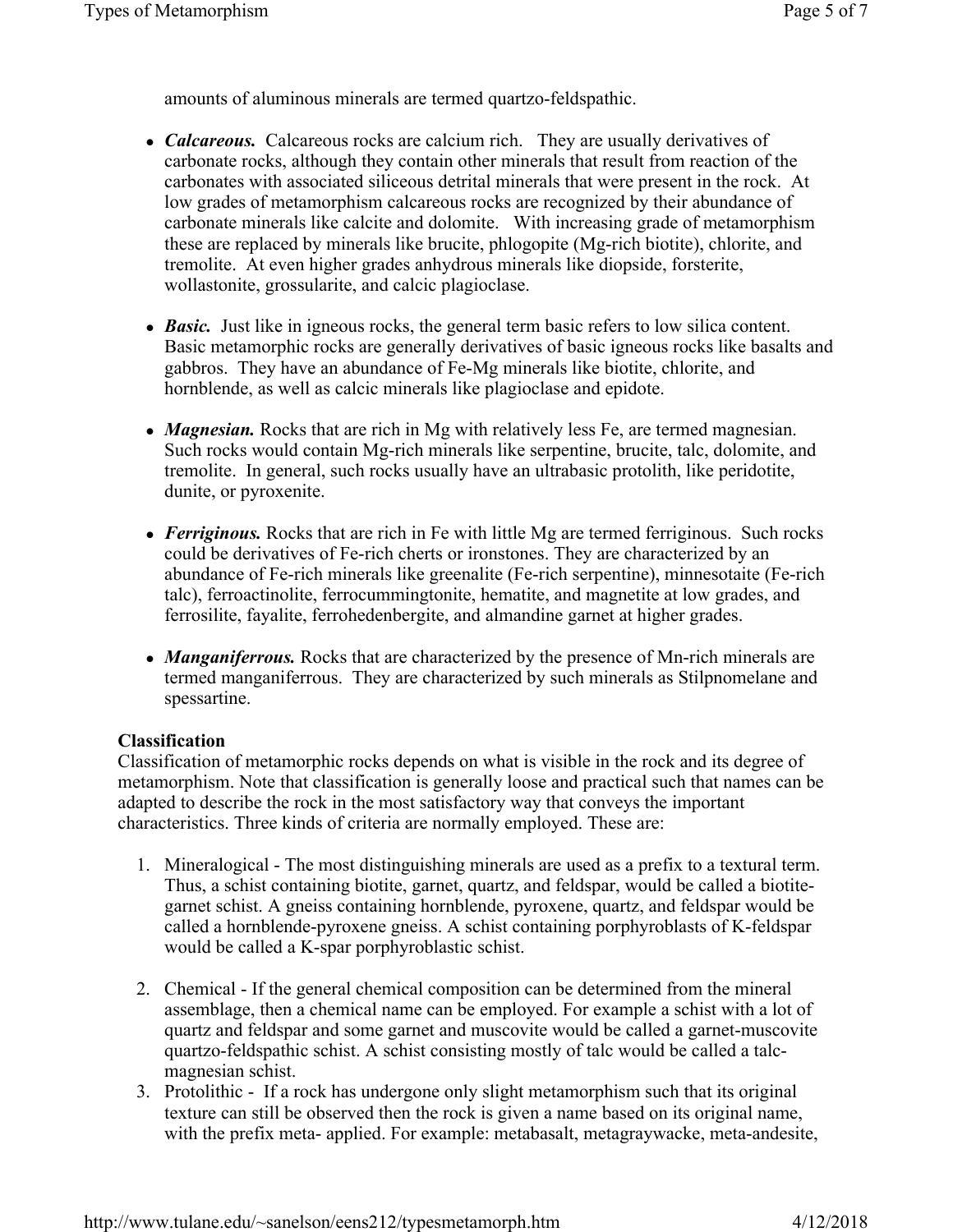### metagranite.

In addition to these conventions, certain non-foliated rocks with specific chemical compositions and/or mineral assemblages are given specific names. These are as follows:

- *Amphibolites*: These are medium to coarse grained, dark colored rocks whose principal minerals are hornblende and plagioclase. They result from metamorphism of basic igneous rocks. Foliation is highly variable, but when present the term schist can be appended to the name (i.e. amphibolite schist).
- *Marbles*: These are rocks composed mostly of calcite, and less commonly of dolomite. They result from metamorphism of limestones and dolostones. Some foliation may be present if the marble contains micas.
- *Eclogites*: These are medium to coarse grained consisting mostly of garnet and green clinopyroxene called omphacite, that result from high grade metamorphism of basic igneous rocks. Eclogites usually do not show foliation.
- *Quartzites:* Quartz arenites and chert both are composed mostly of  $SiO<sub>2</sub>$ . Since quartz is stable over a wide range of pressures and temperatures, metamorphism of quartz arenites and cherts will result only in the recrystallization of quartz forming a hard rock with interlocking crystals of quartz. Such a rock is called a quartzite.
- **Serpentinites:** Serpentinites are rocks that consist mostly of serpentine. These form by hydrothermal metamorphism of ultrabasic igneous rocks.
- *Soapstones:* Soapstones are rocks that contain an abundance of talc, which gives the rock a greasy feel, similar to that of soap. Talc is an Mg-rich mineral, and thus soapstones from ultrabasic igneous protoliths, like peridotites, dunites, and pyroxenites, usually by hydrothermal alteration.
- *Skarns:* Skarns are rocks that originate from contact metamorphism of limestones or dolostones, and show evidence of having exchanged constituents with the intruding magma. Thus, skarns are generally composed of minerals like calcite and dolomite, from the original carbonate rock, but contain abundant calcium and magnesium silicate minerals like andradite, grossularite, epidote, vesuvianite, diopside, and wollastonite that form by reaction of the original carbonate minerals with silica from the magma. The chemical exchange is that takes place is called *metasomatism.*
- *Mylonites:* Mylonites are cataclastic metamorphic rocks that are produced along shear zones deep in the crust. They are usually fine-grained, sometimes glassy, that are streaky or layered, with the layers and streaks having been drawn out by ductile shear.

# **Metamorphic Facies**

In general, metamorphic rocks do not drastically change chemical composition during metamorphism, except in the special case where metasomatism is involved (such as in the production of skarns, as discussed above). The changes in mineral assemblages are due to changes in the temperature and pressure conditions of metamorphism. Thus, the mineral assemblages that are observed must be an indication of the temperature and pressure